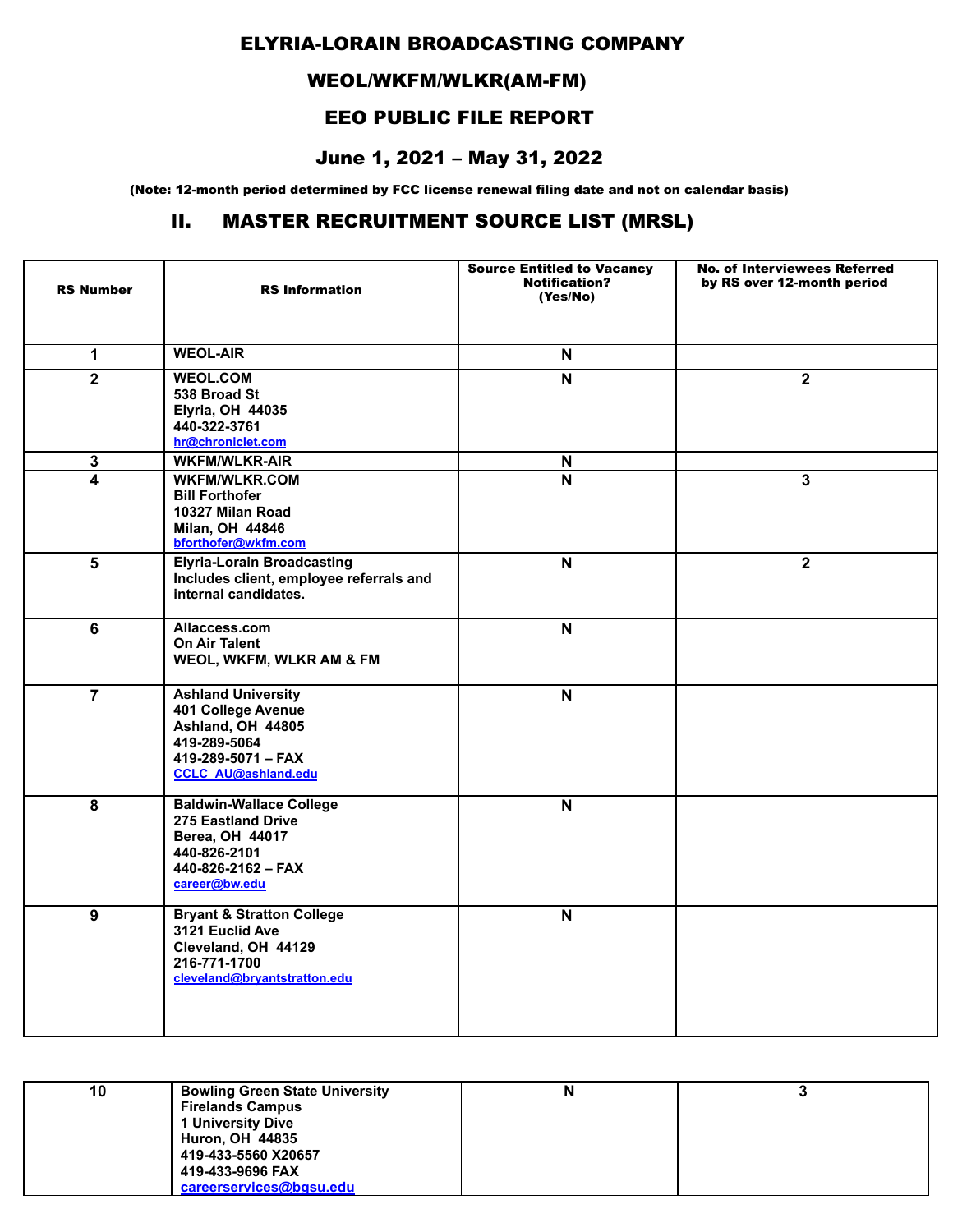| 11 | <b>Flex Temp Employment</b><br>1514 E. Farwell Street<br>Sandusky, OH 44870<br><b>Attn:-Career Coordinator</b><br>419-625-3470<br>419-625-2897 FAX<br>acamp@flextemp.com | $\mathsf{N}$              |    |
|----|--------------------------------------------------------------------------------------------------------------------------------------------------------------------------|---------------------------|----|
| 12 | <b>Career Builders.com</b>                                                                                                                                               | N                         |    |
| 13 | <b>Chronicle-Telegram</b><br>225 East Avenue<br><b>Elyria, OH 44035</b><br>440-329-7000<br><b>Print &amp; Northcoast Now Online</b><br>employment@chroniclet.com         |                           | 28 |
| 14 | <b>Cleveland State University</b><br>700 Carnegie<br><b>Rhodes West</b><br>Cleveland, OH 44115<br>216-687-2238<br>216-687-1453 FAX<br>careers@csuohio.com                | $\mathsf{N}$              |    |
| 15 | <b>Cuyahoga Community College</b><br>700 Carnegie Ave<br>Cleveland, OH 44115<br>216-987-3086<br>careerservices@tri-c.edu                                                 | $\boldsymbol{\mathsf{N}}$ |    |
| 16 | <b>Ehove Career Center</b><br>316 W Mason Road<br>Milan, OH 44846<br><b>Sandy Meinen- Placement Specialist</b><br>419-499-4663<br>419-499-4076 FAX<br>smeinen@ehove.net  | N                         |    |
| 17 | <b>Radio Advertising Bureau</b><br>972-753-6767<br>jhetherington@rab.com                                                                                                 | $\mathsf{N}$              |    |
| 18 | <b>Kent State University</b><br>800 Summit<br>Kent, OH 44242<br>330-672-2360<br>330-672-2057 FAX<br>csjobs@kent.edu                                                      | N                         |    |
| 19 | <b>Lorain Civil Service Department</b><br>200 West Erie Ave 7th Floor<br>Lorain, OH 44052<br>Lori Kokoski-HR Generalist<br>440-204-2015<br>440-204-2516                  | N                         |    |
| 20 | <b>Lorain County Community College</b><br>1005 Abbe Road<br><b>Elyria, OH 44035</b><br>440-366-7563<br>440-366-4676 FAX                                                  | $\mathsf{N}$              | 1  |
| 21 | <b>Lorain County.com</b><br>412 Avon Belden Road<br>Avon Lake, OH 44012                                                                                                  | N                         |    |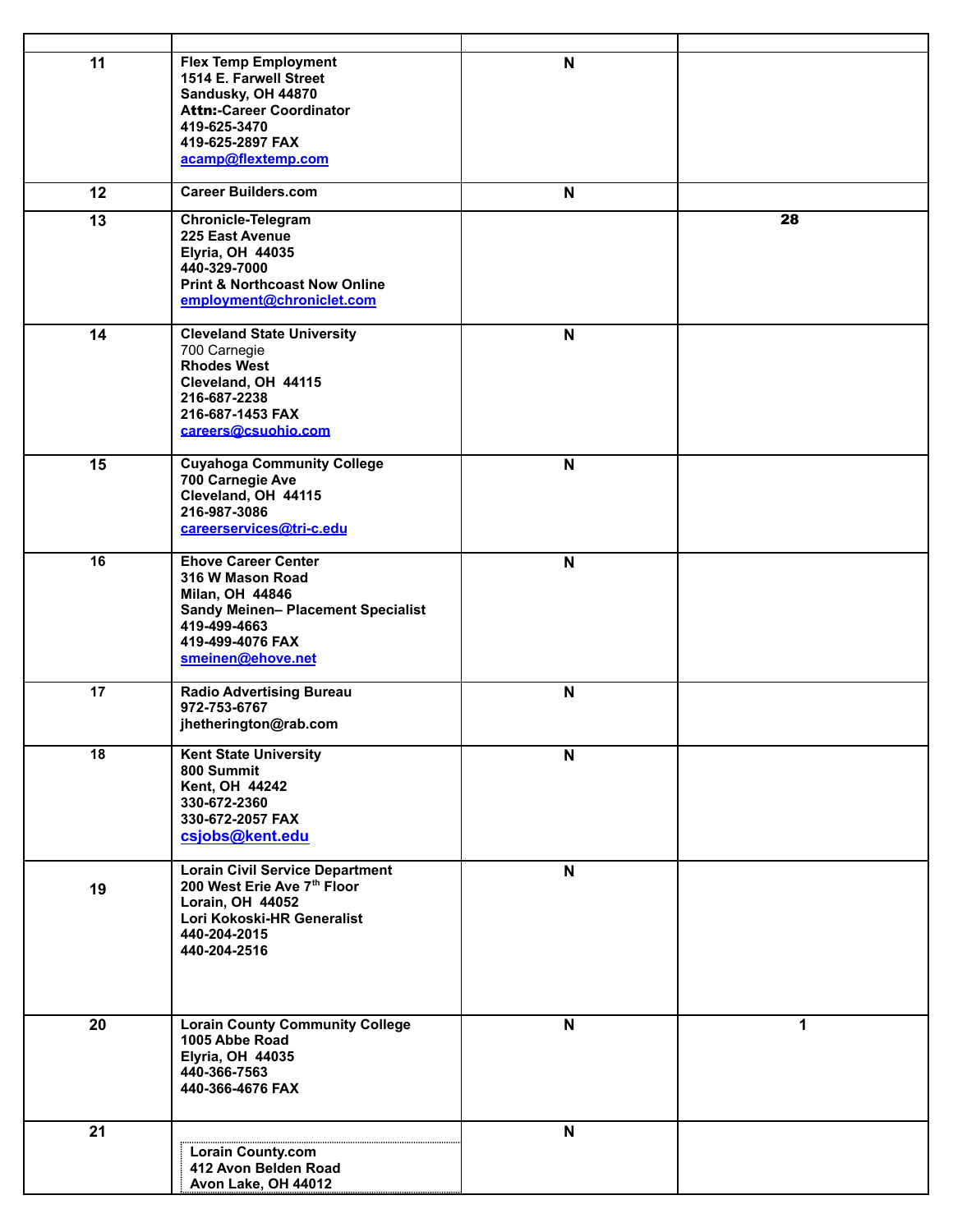|    | 440-284-3653<br>440-284-3063 FAX                                                                                                                                                 |              |  |
|----|----------------------------------------------------------------------------------------------------------------------------------------------------------------------------------|--------------|--|
| 22 | <b>Lorain County JVS</b><br>15181 State Rte 58 South<br>Oberlin, OH 44074<br><b>Robbie Muzik- Career Services</b><br>440-774-1051 X2237<br>440-776-2070 FAX<br>rmuzik@lcjvs.net  | Y            |  |
| 23 | <b>Lorain County Urban League</b><br>200 Middle Aveue<br><b>Elyria, OH 44035</b><br><b>Gloria Simpson-Emp &amp; Careers</b><br>440-323-3364<br>440-323-5299<br>gsimpson@lcul.org | $\mathbf N$  |  |
| 24 | <b>Ohio University</b><br>1 Ohio University<br>Athens, OH 45701<br>740-593-2533<br>turner13@ohio.edu<br>llewellb@ohio,edu                                                        | N            |  |
| 25 | <b>NAACP of Elyria</b><br>225 Warden Avenue<br><b>PO Box 145</b><br><b>Elyria, OH 44036</b><br>Ardelia Tolbert-President<br>440-323-7048                                         | N            |  |
| 26 | <b>NAACP of Lorain</b><br>1034 West 21st Street<br>Lorain, OH 44052<br>Jean Wrice - President<br>440-245-6545                                                                    | N            |  |
| 27 | <b>NAACP of Sandusky</b><br>158 E Market Street #708<br>Sandusky, OH 44870<br><b>Barbara Clark - President</b><br>419-624-8825<br>419-624-8825 FAX                               | N            |  |
| 28 | <b>National Assoc of Broadcasters</b><br><b>NAB - Career Center</b><br>www.nab.org                                                                                               | $\mathbf N$  |  |
| 29 | <b>Norwalk Reflector</b><br>34 East Main St<br>Norwalk, OH 44857<br><b>Classified</b><br>567-743-9843                                                                            | $\mathsf{N}$ |  |
| 30 | <b>Notre Dame College</b><br>4545 College Road<br>South Euclid, OH 44121<br>216-373-5216<br>216-373-5282 FAX<br>andersons@ndc.edu                                                | N            |  |

| <b>RS</b><br><b>Number</b> | <b>RS</b> Information  | <b>Source Entitled</b><br>to Vacancy<br><b>Notification?</b><br>(Yes/No) | <b>No. of Interviewees</b><br><b>Referred by RS over</b><br>12-month period |
|----------------------------|------------------------|--------------------------------------------------------------------------|-----------------------------------------------------------------------------|
| 31                         | <b>Oberlin College</b> |                                                                          |                                                                             |
|                            | 155 North Professor St |                                                                          |                                                                             |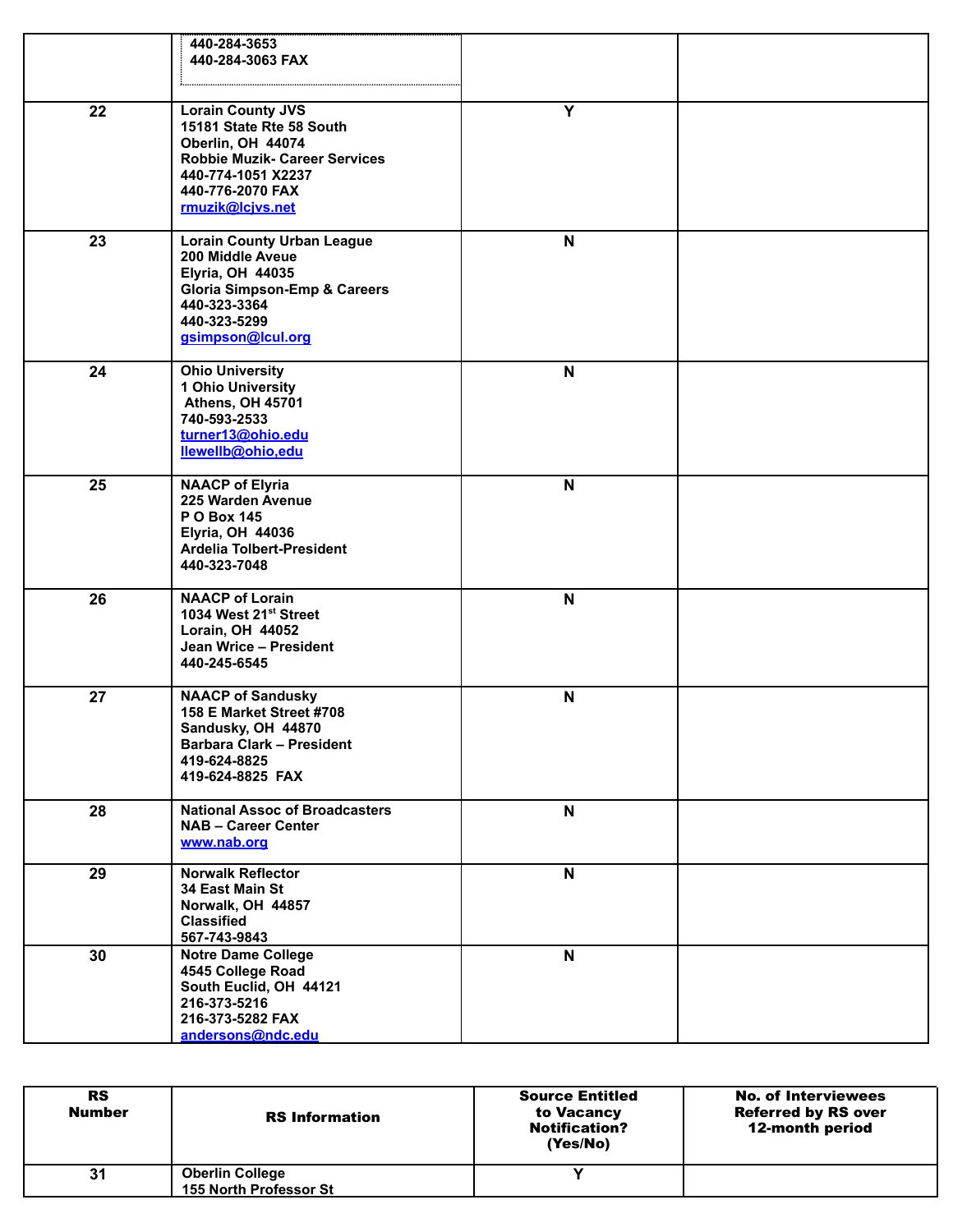|    | Oberlin, OH 44074                           |             |   |
|----|---------------------------------------------|-------------|---|
|    | <b>Arron Corwin - FT Positions</b>          |             |   |
|    | Kim Beth - Internships<br>440-775-8121      |             |   |
|    | 440-775-8089 FAX                            |             |   |
|    | career.services@oberlin.edu                 |             |   |
| 32 | <b>Ohio Association of Broadcasters</b>     | Y           |   |
|    | 17 South High Street #1010                  |             |   |
|    | Columbus, OH 43215                          |             |   |
|    | <b>Chris Merritt - Executive VP</b>         |             |   |
|    | 614-228-4052                                |             |   |
|    | 614-228-8133 FAX                            |             |   |
| 33 | oab@oab.org<br><b>Ohio Business College</b> | $\mathbf N$ |   |
|    | 5202 Timber Commons Drive                   |             |   |
|    | Sandusky, OH 44870                          |             |   |
|    | Uhna Wiliamson-Career Coordinator           |             |   |
|    | 888-627-8345                                |             |   |
|    | 419-627-1958 FAX                            |             |   |
|    | <b>Ohio Business College</b>                |             |   |
| 34 | 5095 Waterford Drive                        | $\mathbf N$ |   |
|    | Sheffield Village, OH 44035                 |             |   |
|    | Jan Krawski                                 |             |   |
|    | 888-514-3126                                |             |   |
|    | 440-934-3105 FAX                            |             |   |
|    | jkrawski@ohiobusinesscollege.edu            |             |   |
| 35 | <b>ZipRecruiter</b>                         | $\mathbf N$ | 3 |
|    | ziprecuriter.com                            |             |   |
| 36 | <b>Ohio Center for Broadcasting</b>         | Y           |   |
|    | 9885 Rockside Road                          |             |   |
|    | Valleyview, OH 44125                        |             |   |
|    | Janice Hanna-Hardy-Career Services          |             |   |
|    | 216-242-4343                                |             |   |
|    | 216-642-9232                                |             |   |
|    | jhardy@beonair.com                          |             |   |
| 37 | <b>Owens Community College</b>              | $\mathbf N$ |   |
|    | 30335 Oregon Road<br>Perrysburg, OH 43551   |             |   |
|    | Attn: Career Services Manager               |             |   |
|    | 567-661-7715                                |             |   |
|    | 419-661-7012 FAX                            |             |   |
|    | Ihoehn@owens.edu                            |             |   |
| 38 | <b>Polaris Career Center</b>                | N           |   |
|    | Attn: Employment Resource Coordinator       |             |   |
|    | 7285 Old Oak Blvd                           |             |   |
|    | Middleburgh Hts, OH 44130                   |             |   |
|    | 440-891-7622<br>440-891-7642 FAX            |             |   |
| 39 | Radio Ink                                   | N           |   |
|    | 224 Datura Street Ste 1015                  |             |   |
|    | West Palm Beach, FL 33401                   |             |   |
|    | 561-655-8778                                |             |   |
|    | 561-655-6164 FAX                            |             |   |
|    | radioink.com                                |             |   |
| 40 | <b>Black River Career Center</b>            | $\mathbf N$ |   |
|    | 2015 W. River Road North                    |             |   |
|    | <b>Elyria, OH 44035</b>                     |             |   |
|    | 440-791-0559                                |             |   |

| <b>RS</b><br><b>Number</b> | <b>RS</b> Information                                                                     | <b>Source Entitled</b><br>to Vacancy<br><b>Notification?</b><br>(Yes/No) | <b>No. of Interviewees</b><br><b>Referred by RS over</b><br>12-month period |
|----------------------------|-------------------------------------------------------------------------------------------|--------------------------------------------------------------------------|-----------------------------------------------------------------------------|
| 41                         | <b>Terra Community College</b><br>2830 Napoleon Road<br>Fremont, OH 43420<br>419-334-8400 | N                                                                        |                                                                             |